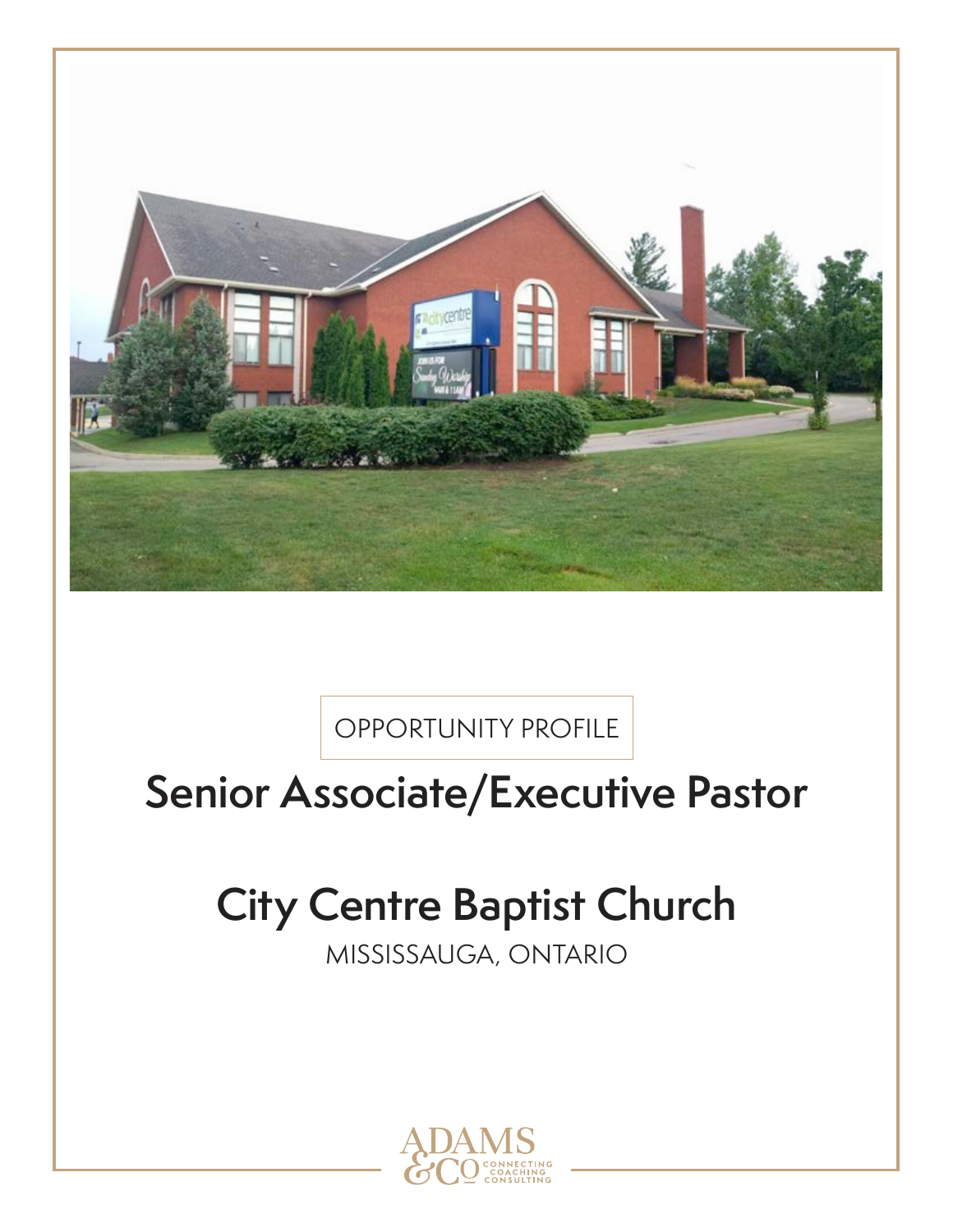# THE CITY CENTRE STORY

City Center Baptist Church has been a prevailing voice for the message of Christ in Mississauga for 42 years.

Today we are a a multi-cultural family of believers from countries around the world. Our congregation includes all ages and backgrounds and truly represents the community in which we serve. We have a broad range of programs and there's something for everyone! No matter what stage you are at in life or on your spiritual journey, you will feel welcome here!

Our style is eclectic in nature with a good blend of traditional and contemporary elements. The music encompasses a variety of styles, and the messages are relevant, inspiring, and challenging. Our focus is on the truth of God's Word and proclaiming the Gospel of Jesus Christ.

City Centre has an engaging children's ministry for Kindergarten to grade 5 that includes videos and materials for Preschool and Elementary School children.

# THIS IS CITY CENTER BAPTIST CHURCH

#### **OUR VISION**

To be a Spirit-filled and unified church family who are working together to reach others with the Gospel of Jesus Christ and build believers on the foundation of God's Word.



#### **MISSION**

#### **To make disciples of all nations based on Matthew 28:18-20:**

**18**And Jesus came and said to them, "All authority in heaven and on earth has been given to me. **19**Go therefore and make disciples of all nations, baptizing them in the name of the Father and of the Son and of the Holy Spirit, **20**teaching them to observe all that I have commanded you. And behold, I am with you always, to the end of the age."

 $\mathcal{A}$  | 2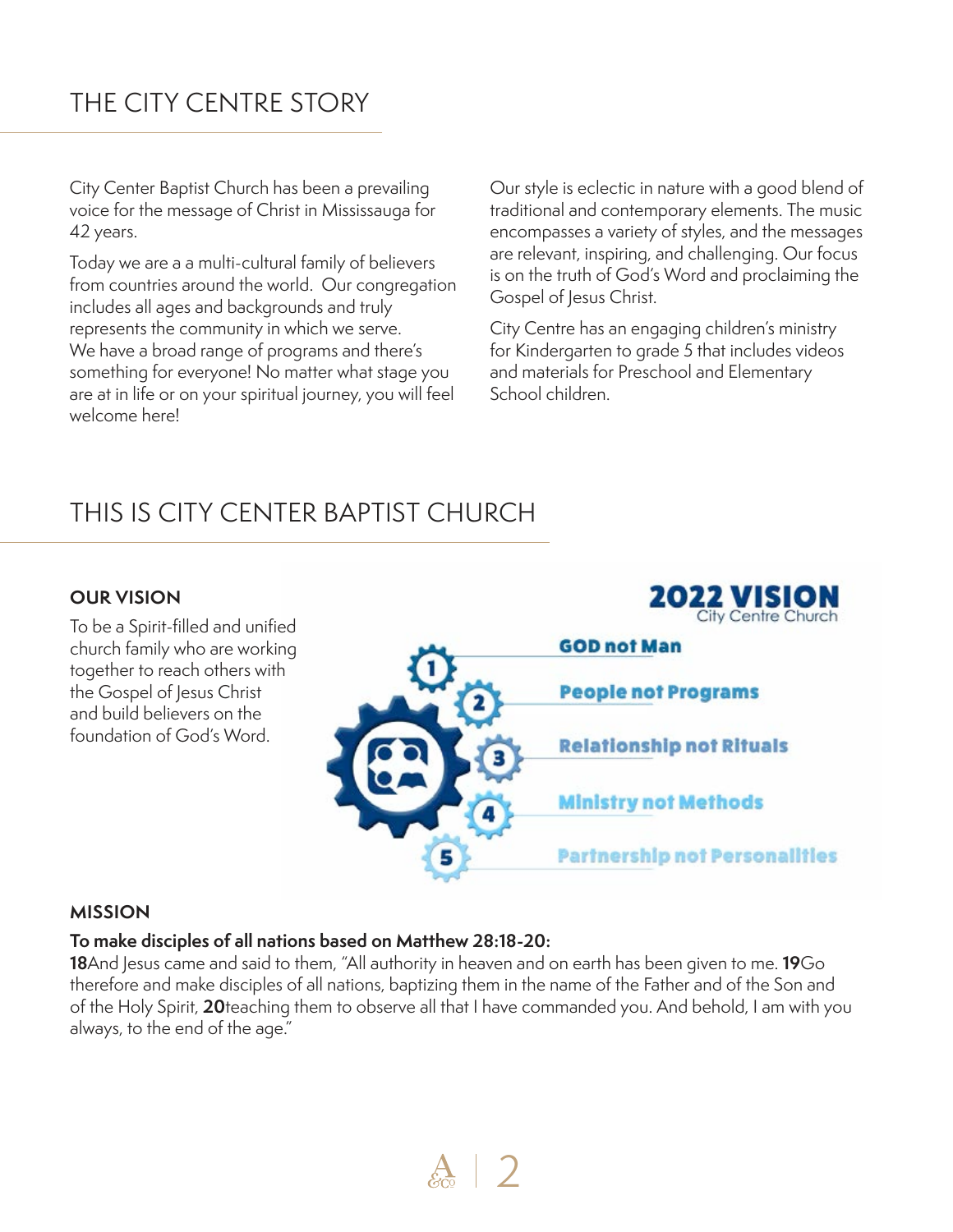## OUR DISTINCTIVES

We hold a very high view of Scripture, and it is our final authority in life and ministry.

We are a church where the hope-filled message of Christ permeates our teaching, ministries, and groups.

We are a church of great diversity in age, cultures, stages of life and celebrate this as a foretaste of heaven.

We are a church that embraces the gathered church and also the gathering of various smaller groups within the church.

We are a church that welcomes a diversity of theological backgrounds understanding that biblically the main things are the plain things.

We are an urban church with a heart for our city.





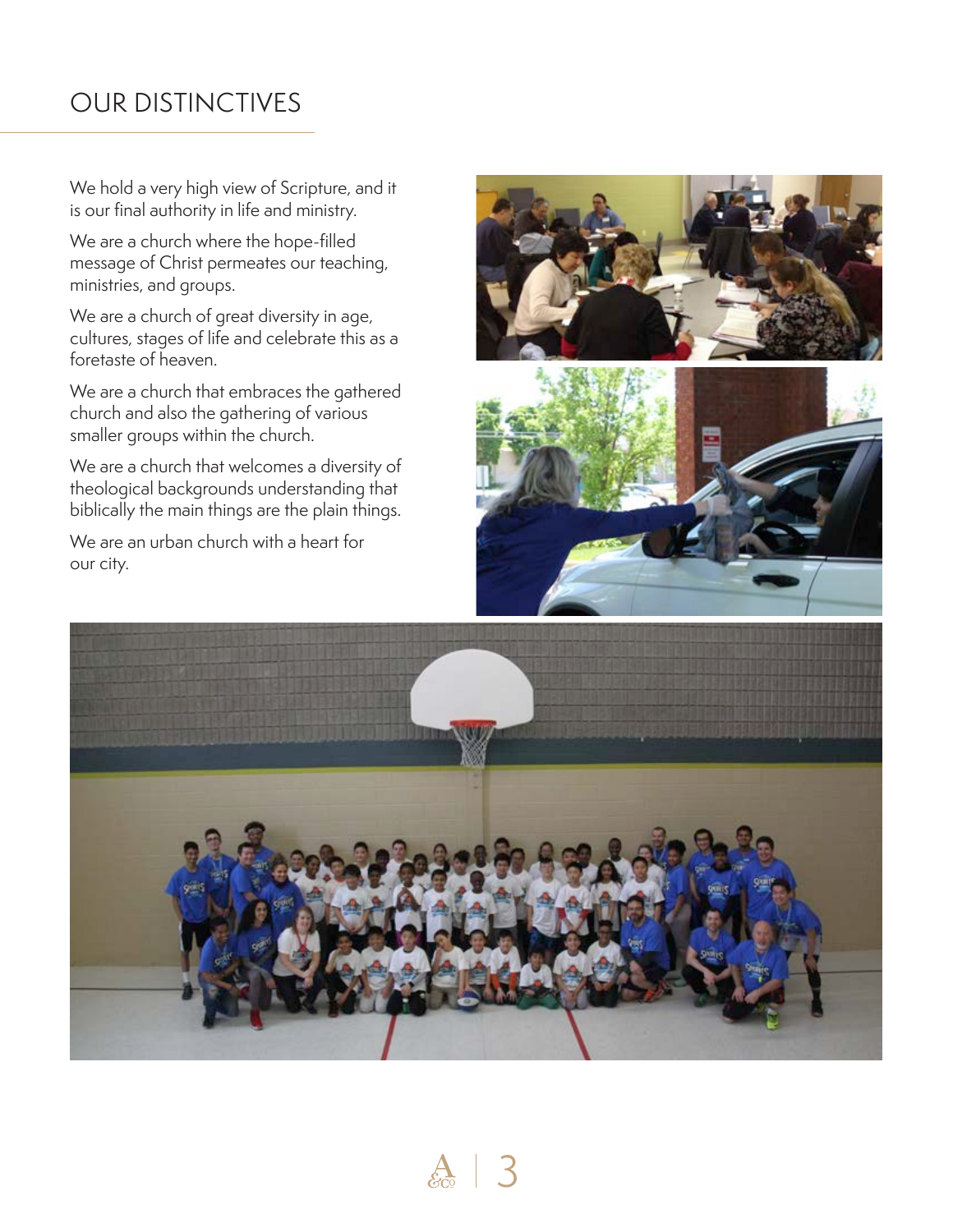### DOES THIS SOUND LIKE YOU?

**YOU ARE a good thinker with a creative and problem-solving aptitude.**

**YOU ARE NOT content with the status quo and want to move the mission forward for greater Kingdom expansion.**

**YOU ARE a relational person who wants to see your team bring their very best to the ministry of City Centre.**

**YOU ARE a multi-tasker and able to lead both people and tasks.**

**YOU CAN see the big picture and yet you are able to lead in the elements and pieces that see the big picture come into being.**

**YOU ARE a self-starter who also works collaboratively and enthusiastically with others.**

**YOU DESIRE to be part of a "can do" ministry environment and are not averse to risk and uncharted waters.**

### CORE RESPONSIBILITIES

#### **YOU WILL…**

- 1) Support the Senior Pastor in the implementation of the appropriate systems and structures for the accomplishment of the church's mission.
- 2) Developing a process for ministry effectiveness evaluation.
- 3) Collaborate with the lead pastor in designing and upholding a ministry structure based on the church's current goals and resources.
- 4) Champion the development of people and systems for all ministry areas in support of the healthy, longterm growth of the church.
- 5) Work collaboratively with the lead pastor in the annual strategic planning process including evaluation of ministry performance; review of mission, vision, and core values; development of key objectives and establishment of goals.
- 6) Lead the pastoral team in the fulfilling of their dayto-day ministry responsibilities.
- 7) Ensure the operational readiness of the church through oversight of the support staff.
- 8) Participate in our weekly worship services.

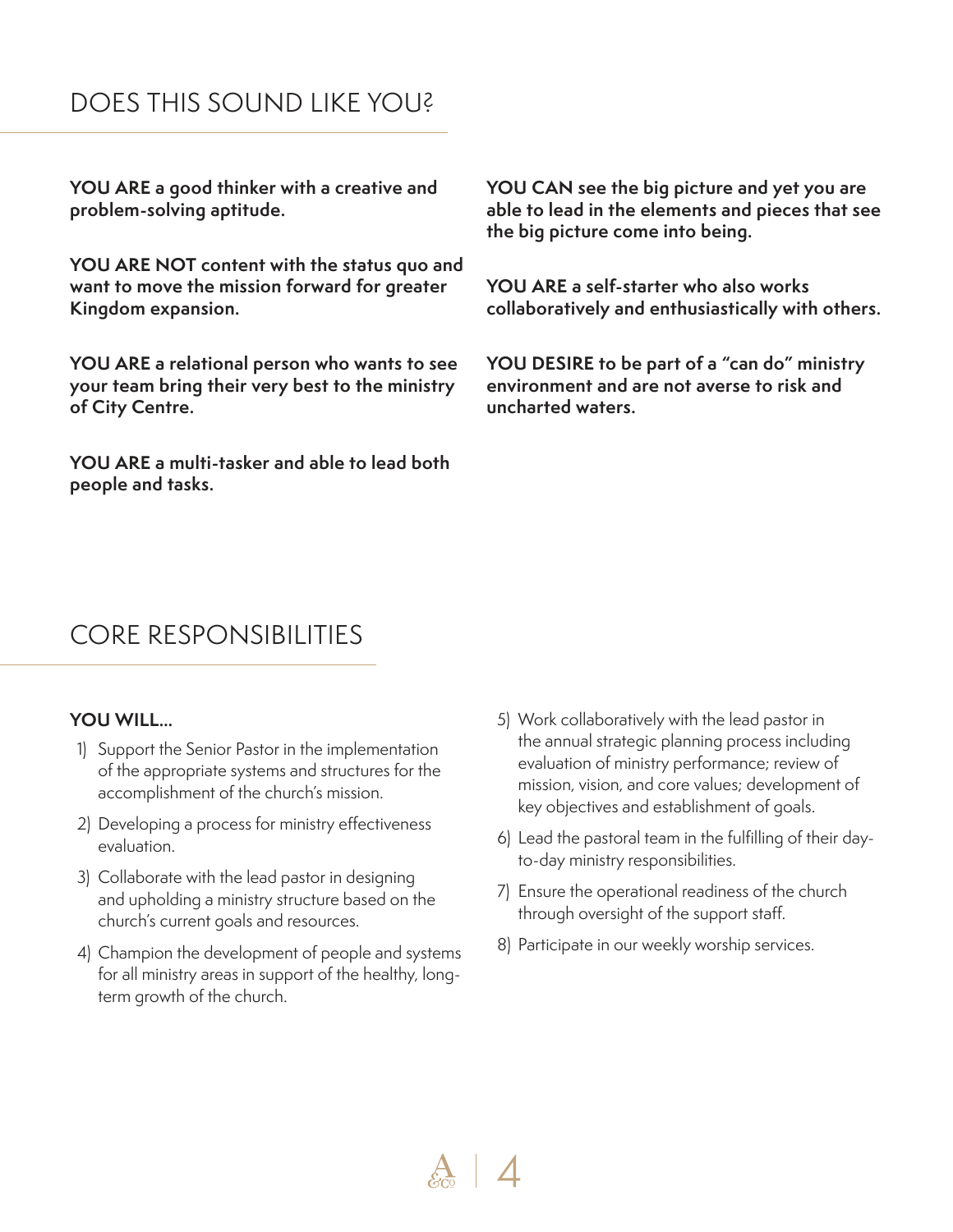# EXPECTATIONS

- 1) Your leadership will allow our lead pastor to be freed from the responsibilities that distract him from his best contribution at City Center.
- 2) Your leadership will make a significant contribution to the shaping and implementation of the church's vison for the next 1-5 years.
- 3) Your leadership will implement structures and systems that will allow the staff and congregation to move forward on mission.
- 4) Your leadership will be known as that of a tenderhearted shepherd.
- 5) Your leadership will result in an increasingly effective staff team that is enthusiastic and deeply committed to the mission of City Centre.
- 6) Your leadership will be known for igniting new approaches and embracing kingdom opportunities that bear gospel fruit.

## QUALIFICATIONS

- 1) An ever-deepening love for the Lord Jesus and His church
- 2) Full alignment with our statement of faith found here… https://www.citycentrebaptist.ca/beliefs/
- 3) You are a Canadian or American citizen
- 4) Strong leadership, staff development and interpersonal skills
- 5) Ordained in the FEBC or a similar Evangelical tradition or willing to consider ordination.
- 6) A motivating and inspiring staff and volunteer team builder
- 7) A deep sense that your role is that of the key "second man" on a leadership team.
- 8) A willingness to complete a Predictive Index Assessment and an APEST Profile



5